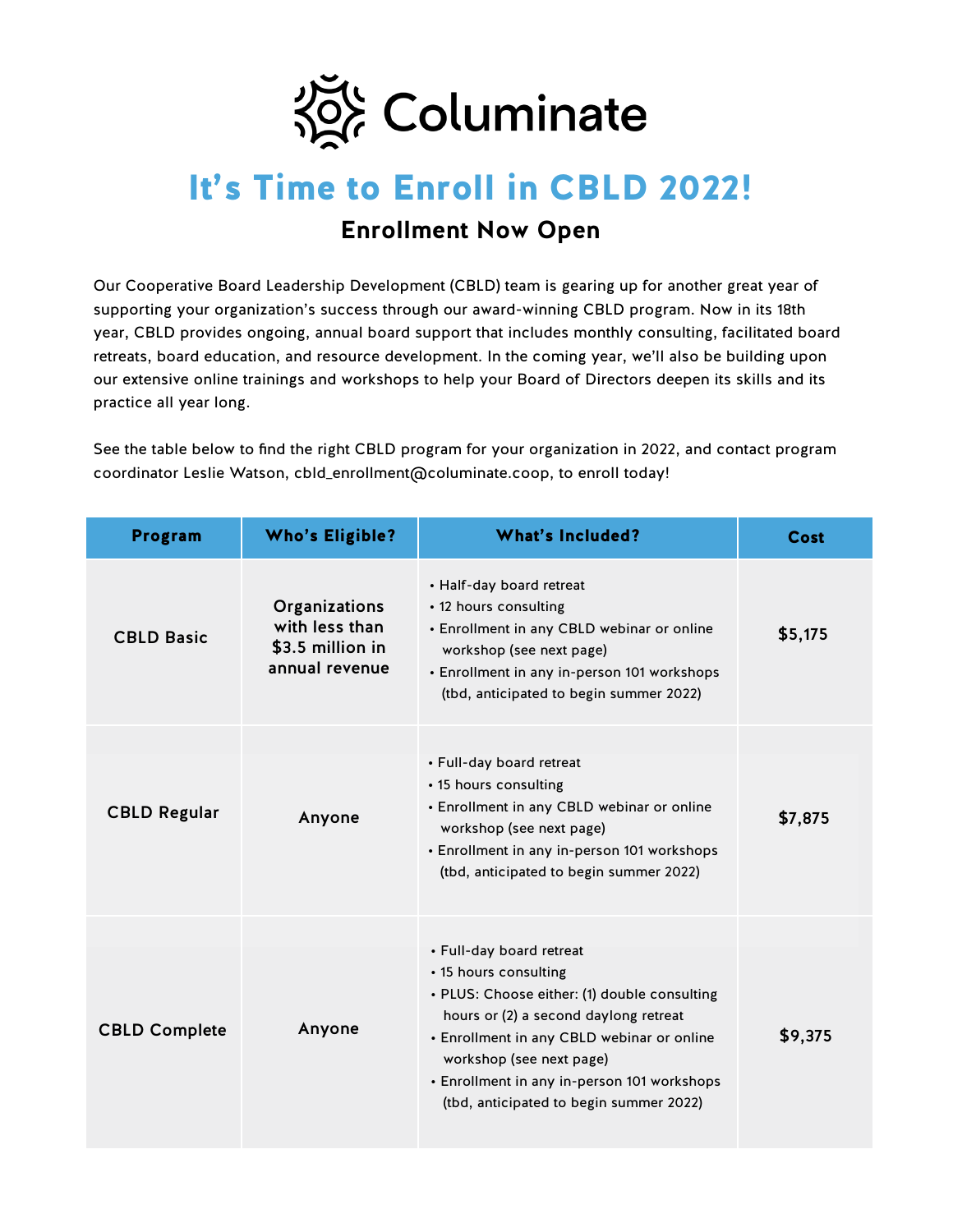## First Quarter CBLD 2022 Webinar Schedule

All workshops below are free for CBLD members. Event registration opens in early December.

| Workshop                                                   | <b>Date</b>                                            | <b>Cost for</b><br><b>Those Not</b><br>in CBLD | <b>Event Description</b>                                                                                                                                                                                                                                                                                                                                                                                                                                                                     |
|------------------------------------------------------------|--------------------------------------------------------|------------------------------------------------|----------------------------------------------------------------------------------------------------------------------------------------------------------------------------------------------------------------------------------------------------------------------------------------------------------------------------------------------------------------------------------------------------------------------------------------------------------------------------------------------|
| Trust and Betrayal in<br>the Board/Manager<br>Relationship | Mon, 1/10<br>7:30 p.m. ET                              | \$50                                           | "If trust at deep levels is present, a group can handle<br>anything." Trust requires transparency, consistency<br>and vulnerability. In this workshop, we'll take a look<br>at how to deepen trust, and learn how people can<br>rebuild trust when it has been damaged.                                                                                                                                                                                                                      |
| Virtual CBL 101                                            | Sat, 1/15<br>11 a.m. - 2:30 p.m.<br>EТ                 | \$75                                           | Half-day, online version of our premier training for<br>new directors. Offered bimonthly in 2022.                                                                                                                                                                                                                                                                                                                                                                                            |
| <b>Board Presidents'</b><br>Roundtable                     | Sun, 1/23<br>7:30-8:30 p.m. ET                         | n/a<br>to non-<br><b>CBLD</b>                  | Join us quarterly on Sunday evenings for facilitated<br>conversation and peer support. For current and<br>prospective board presidents.                                                                                                                                                                                                                                                                                                                                                      |
| Intentional & Focused:<br><b>Board Process</b>             | Date TBD                                               | \$50                                           | In this session, we'll look at core tools and<br>processes that a board can use to organize itself to<br>govern well, including establishing a robust annual<br>governance calendar, structuring effective meeting<br>agendas, establishing annual goals and more.                                                                                                                                                                                                                           |
| <b>Finance Training for</b><br><b>Directors</b>            | Mondays: 2/7, 2/14,<br>2/21, 2/28<br>7:30-8:45 p.m. ET | \$150                                          | Consisting of four weekly sessions, this series helps<br>new and experienced directors build knowledge<br>and confidence in monitoring financial health as<br>part of their oversight role. Topics include financial<br>statements and key indicators, budgeting and<br>planning process, evaluating monitoring reports,<br>and developing the ability to spot issues and raise<br>critical questions. Offered three times in 2022.                                                          |
| <b>Explorations in</b><br><b>Policy Governance</b>         | Mondays: 3/14, 3/21,<br>& 3/28<br>7:30-8:45 p.m. ET    | \$100                                          | This multi-session series examines various aspects<br>of governance, including both practical skill-building<br>as well as exploration of broader governance<br>concepts and issues. Policy Governance will serve<br>as a backdrop, but directors from organizations with<br>diverse approaches to governance are welcome.<br>Session 1: Policy Governance Essentials<br>Session 2: Policy Governance Puzzles<br>Session 3: Effective Monitoring of Executive<br><b>Limitations Policies</b> |

## Visit [columinate.coop/cbld](https://www.columinate.coop/cbld) to learn more.

**Contact program coordinator Leslie Watson at cbld\_enrollment@columinate.coop to enroll today!**